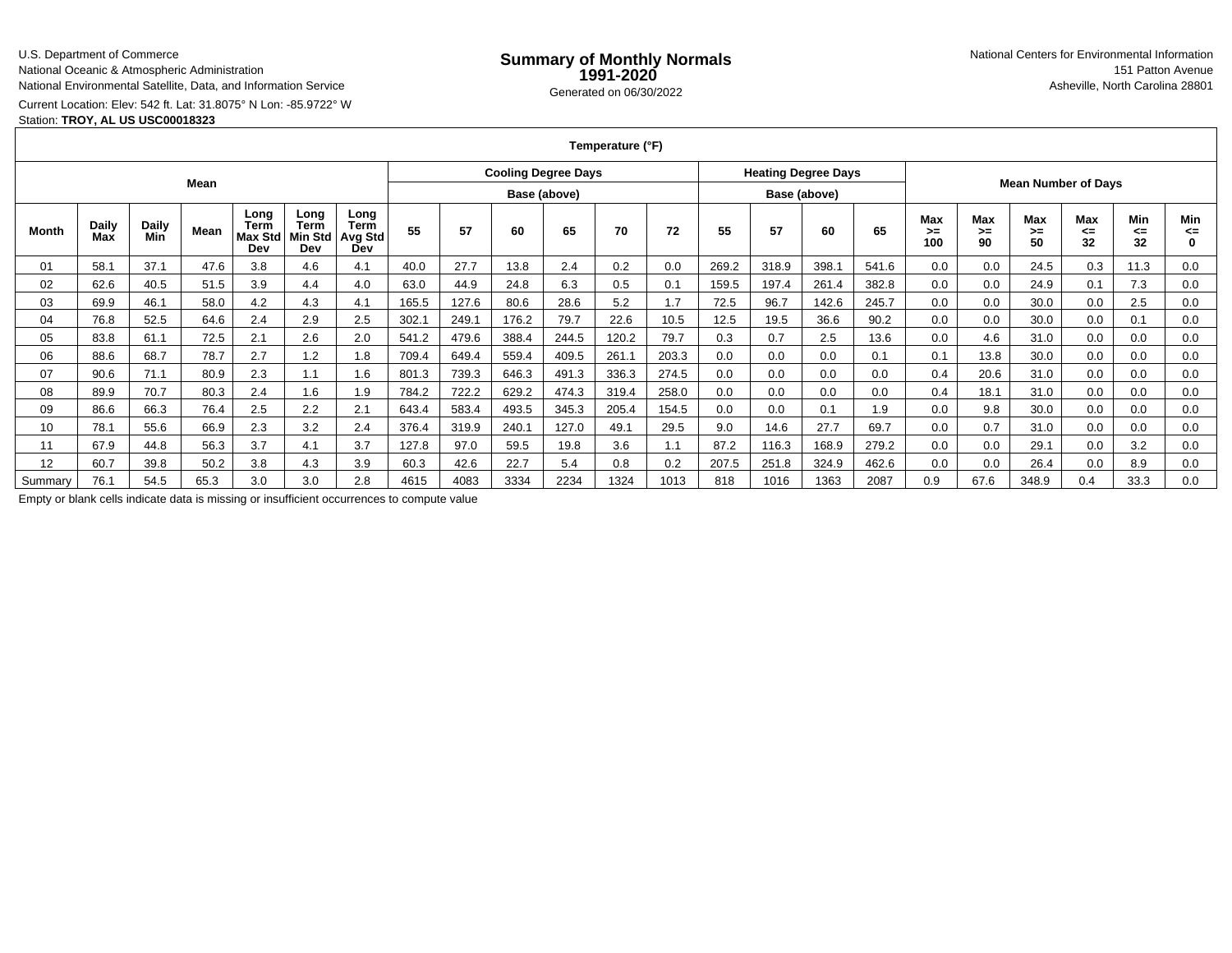U.S. Department of CommerceNational Oceanic & Atmospheric Administration

National Environmental Satellite, Data, and Information Service

Current Location: Elev: 542 ft. Lat: 31.8075° N Lon: -85.9722° WStation: **TROY, AL US USC00018323**

## **Precipitation (in.)**

|         | <b>Totals</b> |           |           | <b>Mean Number of Days</b> | Precipitation Probabilities<br>Probability that precipitation will be<br>equal to or less than<br>the indicated amount |                                                         |       |       |  |  |  |
|---------|---------------|-----------|-----------|----------------------------|------------------------------------------------------------------------------------------------------------------------|---------------------------------------------------------|-------|-------|--|--|--|
|         | <b>Means</b>  |           |           | <b>Daily Precipitation</b> |                                                                                                                        | <b>Monthly Precipitation<br/>vs. Probability Levels</b> |       |       |  |  |  |
| Month   | Mean          | $>= 0.01$ | $>= 0.10$ | $>= 0.50$                  | $>= 1.00$                                                                                                              | 0.25                                                    | 0.50  | 0.75  |  |  |  |
| 01      | 4.54          | 9.0       | 6.2       | 3.1                        | 1.7                                                                                                                    | 2.67                                                    | 3.85  | 5.92  |  |  |  |
| 02      | 3.91          | 8.0       | 5.5       | 2.9                        | 1.3                                                                                                                    | 2.31                                                    | 3.94  | 4.96  |  |  |  |
| 03      | 4.83          | 7.2       | 5.7       | 3.2                        | 1.9                                                                                                                    | 3.06                                                    | 4.70  | 5.97  |  |  |  |
| 04      | 4.60          | 6.5       | 5.4       | 3.0                        | 1.5                                                                                                                    | 2.86                                                    | 4.47  | 5.96  |  |  |  |
| 05      | 3.54          | 6.8       | 4.9       | 2.4                        | 1.1                                                                                                                    | 1.57                                                    | 3.37  | 5.08  |  |  |  |
| 06      | 5.11          | 9.3       | 7.3       | 3.9                        | 1.7                                                                                                                    | 2.92                                                    | 4.30  | 6.59  |  |  |  |
| 07      | 5.33          | 10.6      | 8.0       | 4.0                        | 1.7                                                                                                                    | 3.09                                                    | 4.69  | 6.39  |  |  |  |
| 08      | 4.92          | 9.3       | 6.7       | 3.2                        | 1.4                                                                                                                    | 2.98                                                    | 3.98  | 6.05  |  |  |  |
| 09      | 3.91          | 6.6       | 5.0       | 2.4                        | 1.2                                                                                                                    | 1.81                                                    | 3.38  | 4.46  |  |  |  |
| 10      | 3.34          | 5.1       | 4.2       | 1.8                        | 1.1                                                                                                                    | 0.87                                                    | 2.79  | 4.25  |  |  |  |
| 11      | 3.80          | 6.6       | 4.8       | 2.7                        | 1.4                                                                                                                    | 2.77                                                    | 3.45  | 4.38  |  |  |  |
| 12      | 4.96          | 9.0       | 6.3       | 3.4                        | 1.7                                                                                                                    | 2.82                                                    | 4.36  | 5.88  |  |  |  |
| Summary | 52.79         | 94.0      | 70.0      | 36.0                       | 17.7                                                                                                                   | 29.73                                                   | 47.28 | 65.89 |  |  |  |

Empty or blank cells indicate data is missing or insufficient occurrences to compute value